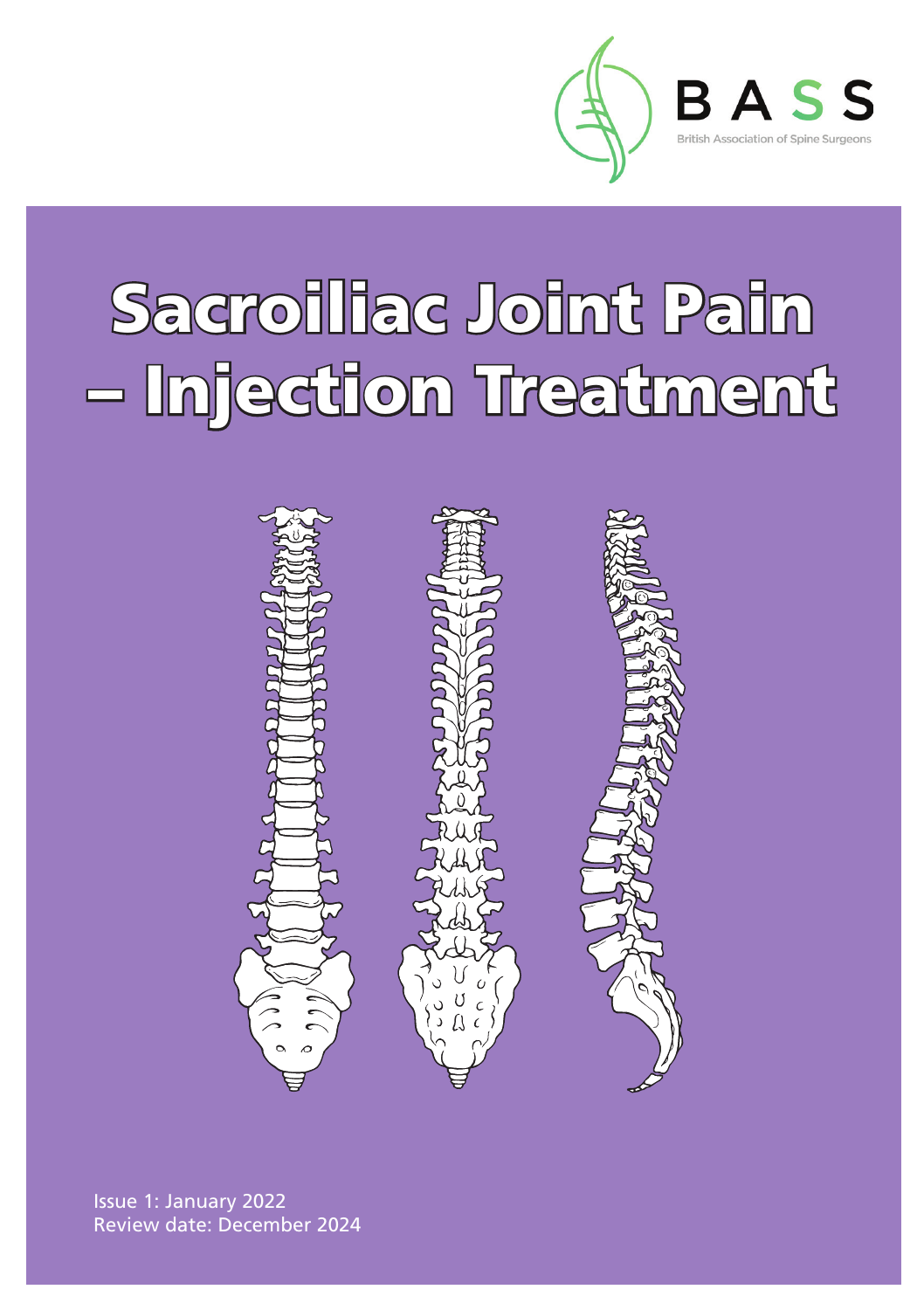The two sacroiliac joints are positioned in the lower back (lumbar spine), in between the triangular sacrum and iliac bones of the pelvis. They work as a shock absorber to reduce the stress on the pelvis and spine and to transfer the load of the upper body to the lower body, when we stand or walk.



Just like any joint in the body, the sacroiliac joints can become:

- inflamed due to the wear and tear on the cartilage surface and resulting arthritis
- dysfunctional, where there is either too much or too little movement, or
- injured.

This can cause pain and stiffness, directly over the sacroiliac joint itself and the lower back, which can radiate (travel) behind the hips and into the groins and down the back of the legs. The pain suffered from sacroiliac joint degeneration can often be mistaken as a problem with the hip joint, or lumbar spine, as it can be very similar.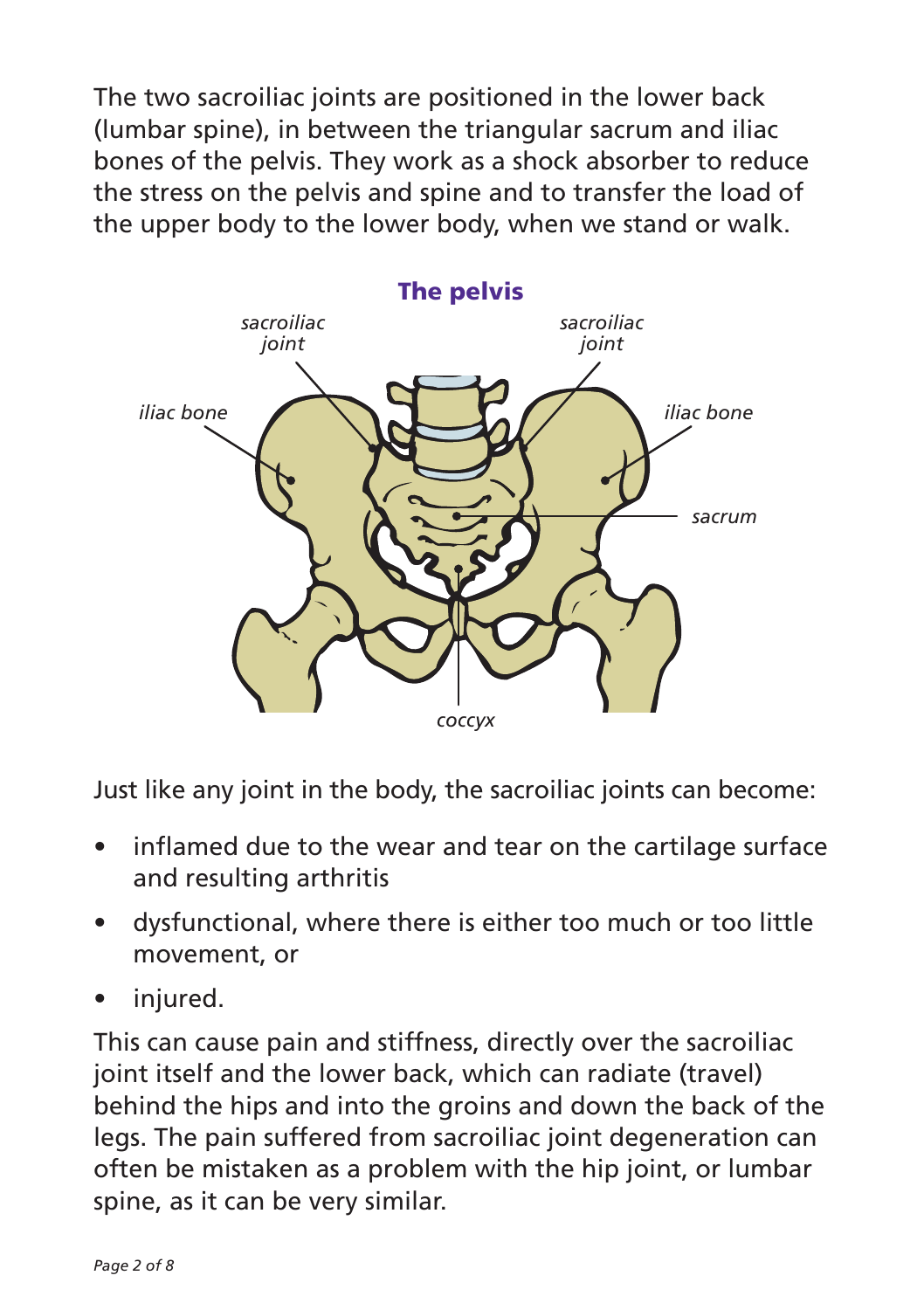If symptoms are prolonged and interfering with day-to-day life, an injection of anti-inflammatory medicine direct to the source of irritation, can be beneficial and provide excellent pain relief. This should be followed a week or so later by an ongoing exercise program to stretch and strengthen the muscles and help reduce the likelihood and severity of pain returning. Injection therapy should not be considered the only treatment for sacroiliac pain. Continued rehabilitation and stronger muscles for your own 'internal corset' is vital for the future 'health' of your spine and pelvis. See pages 6–8 for exercises to help improve sacroiliac joint pain.

### About the procedure

The procedure is carried out with either intravenous sedation (so the patient is asleep) or under local anaesthetic injection, to numb the injection site and surrounding area. You will be asked to lie down on a couch on your stomach, usually with your head facing to one side on a pillow. The skin on the back is cleaned with antiseptic solution. Live X-ray is then used as guidance to direct the needle into the sacroiliac joint capsule. A small volume of corticosteroid and/or local anaesthetic is injected. This usually only takes a few minutes to carry out.

You should continue to take your usual pain relief medication until you begin to feel the benefit of the corticosteroid. It is important not to stop taking certain pain relief medication suddenly, such as, morphine or neuropathic medication (gabapentin, pregabalin or amitriptyline). It will be necessary to gradually 'wean' yourself off them – your GP can advise you if necessary.

When sacroiliac joint pain has been confirmed beforehand, more that 85–90% of patients will experience significant benefits from these injections. However, the duration of benefit is variable and may last a few weeks, months or years.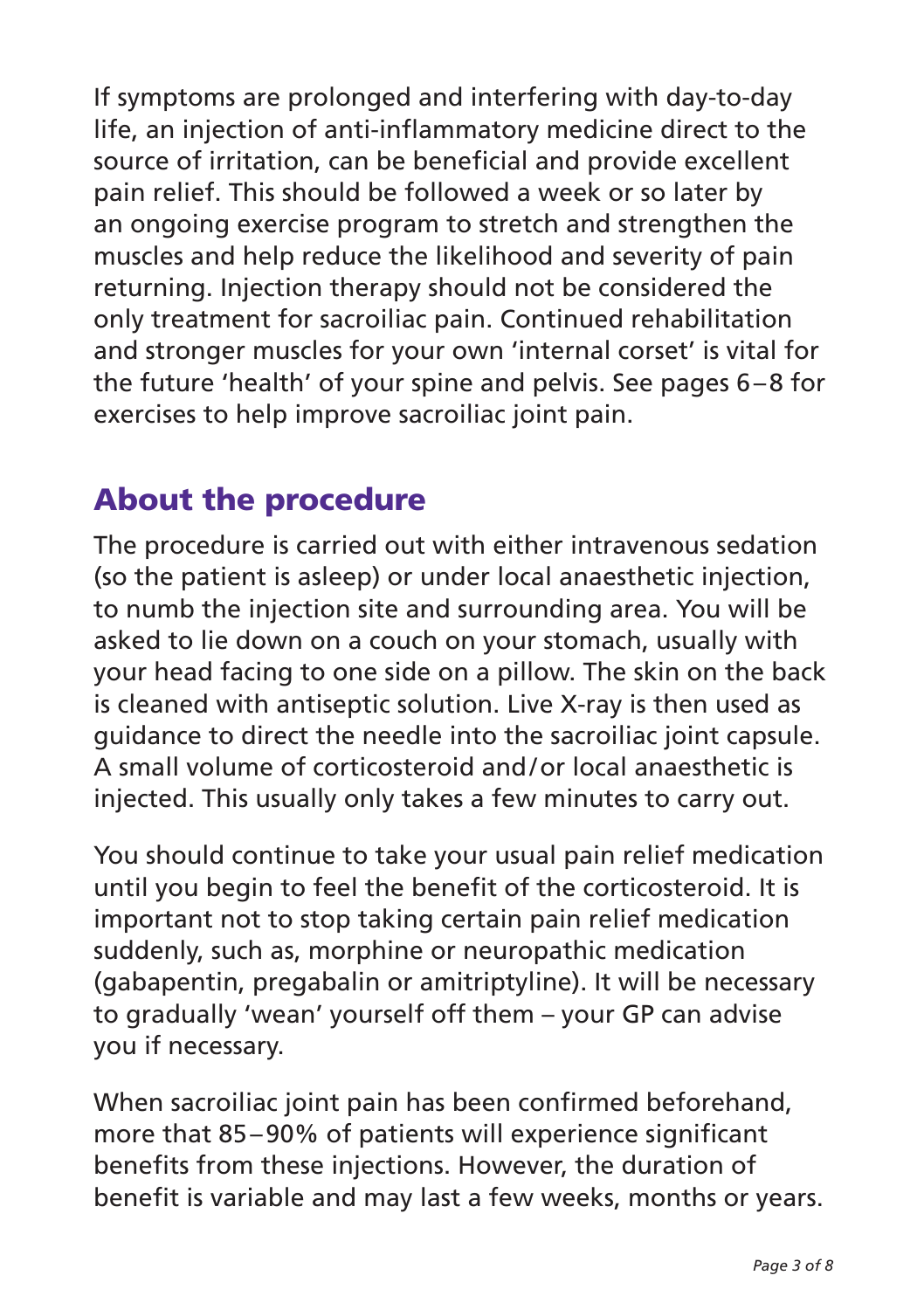For a considerable number of patients, the injections can provide excellent pain relief enabling you to continue with physiotherapy, keep active and possibly lose weight if necessary. However, some patients who have had an episode of sacroiliac joint pain are at an increased risk of having a further episode. It may be possible to repeat the injections, if the first has been helpful, although not straight away. Most specialists would wait at least six months before repeating them. If the symptoms have not improved after six weeks or the relief only temporary up to that point, then in certain circumstances, the next stage may be to refer you to a Pain Clinic for further assessment or treatment, including radiofrequency denervation (a procedure which involves the burning of the sacroiliac joint nerves, to interrupt the nerve supply and pain messages).

If however, the injections/physiotherapy or radiofrequency denervation do not improve the symptoms, then future treatment may include surgery to fuse (join together) and stabilise the sacroiliac joints.

## Risks and complications

Fortunately, there are very few risks associated with sacroiliac joint injections. Very uncommon risks include:

- bleeding. You must inform your consultant if you are taking tablets used to 'thin the blood', such as warfarin, rivaroxaban or clopidogrel. It is possible you may need to stop taking these before your injection. If your procedure is scheduled with less than a week's notice, please check with your consultant or nurse which drugs need to be stopped to prevent this being delayed
- infection. Although this is rare, it is important that the skin on your back is clear of skin conditions like psoriasis or eczema as these can increase the risk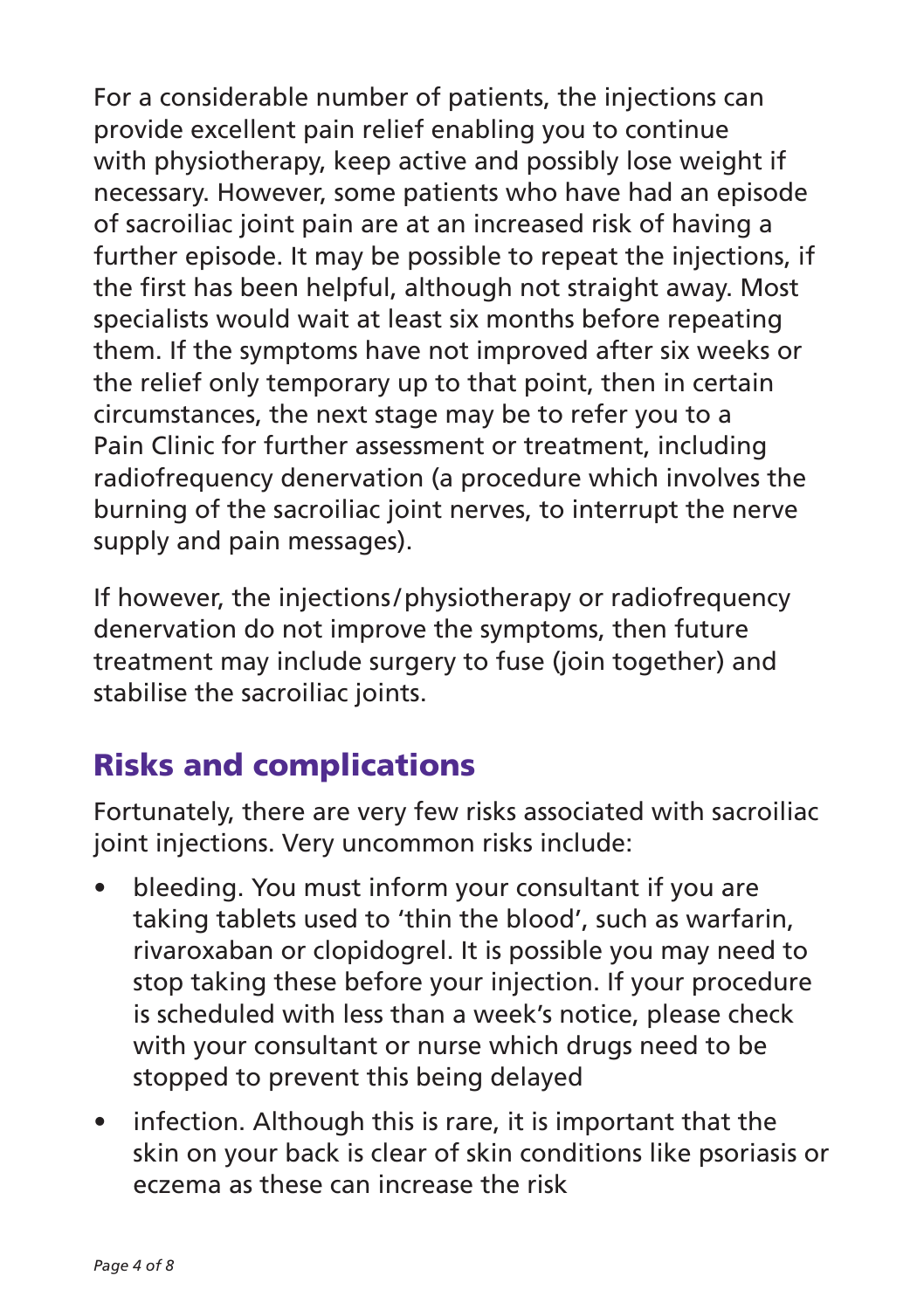- facial flushing or (ladies only) interference with the menstrual cycle or post-menopausal bleeding. This can be a temporary side effect of the steroid
- a rise in blood sugar levels for a few days for people who have diabetes.

Sometimes however, it is difficult to place the needle and inject directly into the joint space due to the presence of bony overgrowths. In this situation, the pain relief from the injection may not be quite as effective.

#### What to expect in hospital

After the injection, you will be helped back into bed and taken to the recovery ward for a short while, where a nurse will check your blood pressure and pulse. Oxygen may be given to you through a facemask to help you wake up, if you were given sedation. You will then return to the ward.

### Going home

You will normally be allowed home within a couple of hours of having had the injections, once you are up and about. If you have had intravenous sedation, you should not drive for 48 hours and a responsible adult should remain with you overnight. Please arrange for either a friend or relative to collect you from hospital. If you qualify for patient transport and are likely to require this service, please arrange this through your GP before admission.

### **Work**

You may be advised to take the next day off work, if you had intravenous sedation, however, you may feel that you need longer if the pain persists. It can take several weeks before the full benefit of the injection takes place. The hospital can give you an off-work certificate or you can ask your GP.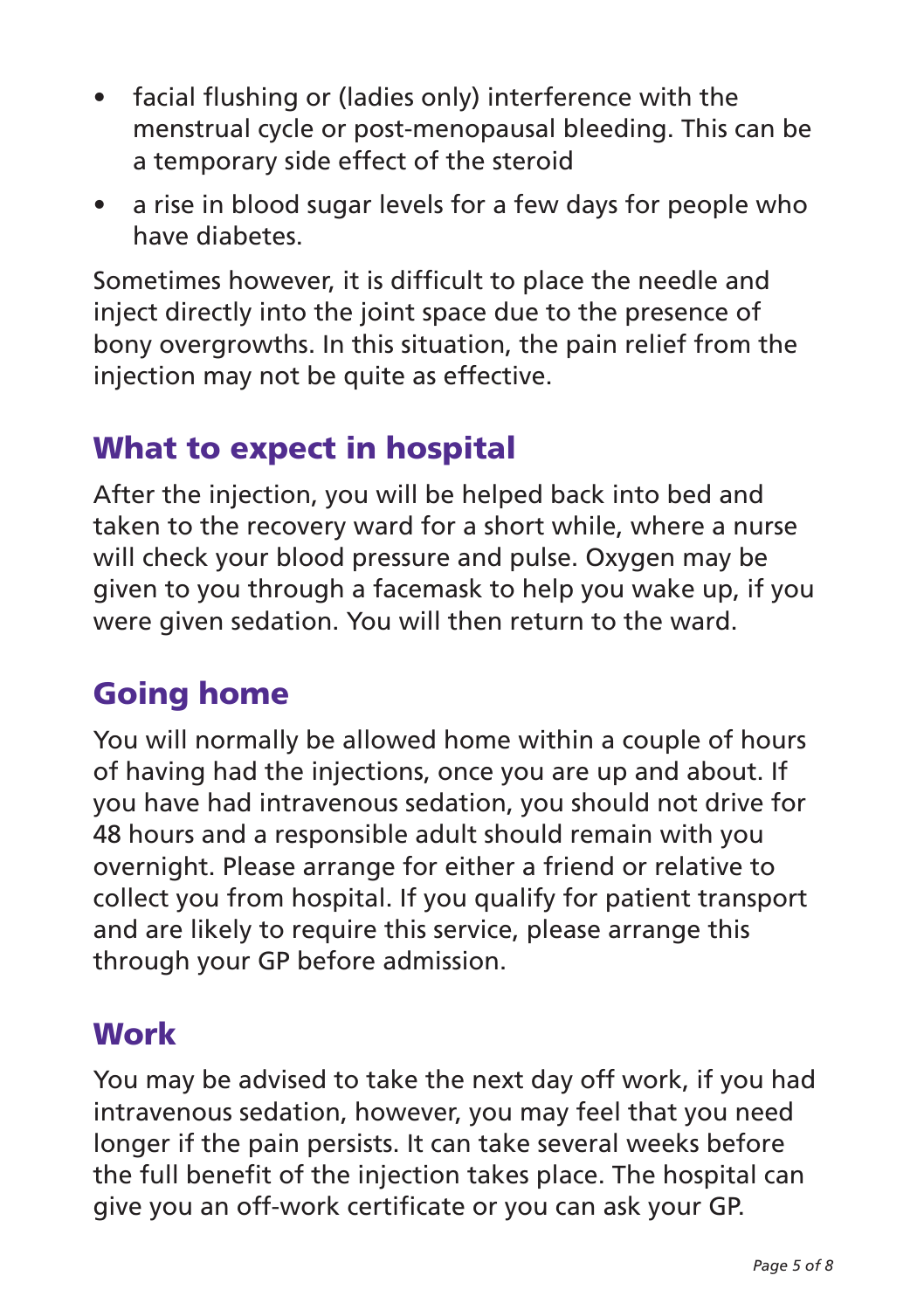#### Follow-up

Your surgeon will advise you if you need to attend clinic after your procedure, or how to request a further clinic review if necessary. If you have any queries about the information in this booklet, please discuss them with the ward nurses or a member of your consultant's team.

### Sacroiliac pain rehabilitation exercises



Hamstring stretch on wall



Hip adductor stretch



Quadriceps stretch



Isometric hip adduction



Gluteal sets



Single knee to chest stretch



Lower trunk rotation



Double knee to chest

C 2007 RelayHealth and/or its affiliates. All rights reserved.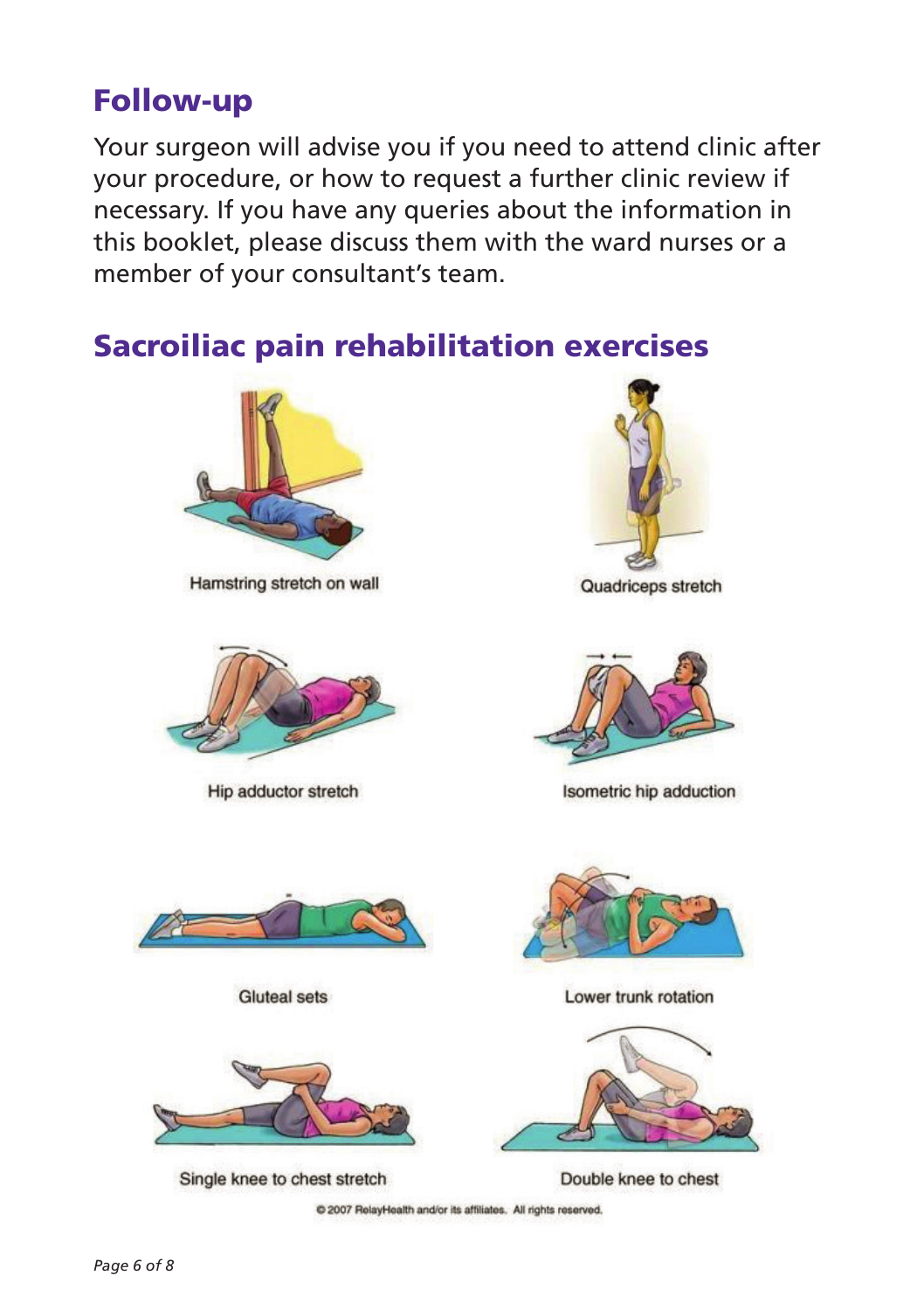- **Hamstring stretch:** Lie on your back with your buttocks close to a doorway, and extend your legs straight out in front of you along the floor. Raise one leg and rest it against the wall next to the door frame. Your other leg should extend through the doorway. You should feel a stretch in the back of your thigh. Hold this position for 15–30 seconds. Repeat three times and then switch legs and do the exercise again.
- **Quadriceps stretch:** Stand an arm's length away from the wall with your injured leg farthest from the wall. Facing straight ahead, brace yourself by keeping one hand against the wall. With your other hand, grasp the ankle of your injured leg and pull your heel toward your buttocks. Don't arch or twist your back. Keep your knees together. Hold this stretch for 15–30 seconds.
- **Hip adductor stretch:** Lie on your back, bend your knees, and put your feet flat on the floor. Gently spread your knees apart, stretching the muscles on the inside of your thigh. Hold this for 15–30 seconds. Repeat three times.
- **Isometric hip adduction:** Sit with your knees bent 90° with a pillow placed between your knees and your feet flat on the floor. Squeeze the pillow for five seconds and then relax. Do three sets of 10.
- **Gluteal isometric sets:** Lie on your stomach with your legs straight out behind you. Squeeze your buttock muscles together and hold for five seconds. Release. Do three sets  $of 10.$
- **Lower trunk rotation:** Lie on your back with your knees bent and your feet flat on the floor. Tighten your abdominal muscles and push your lower back into the floor. Keeping your shoulders down flat, gently rotate your legs to one side, then to the other side as far as you can. Repeat 10–20 times.